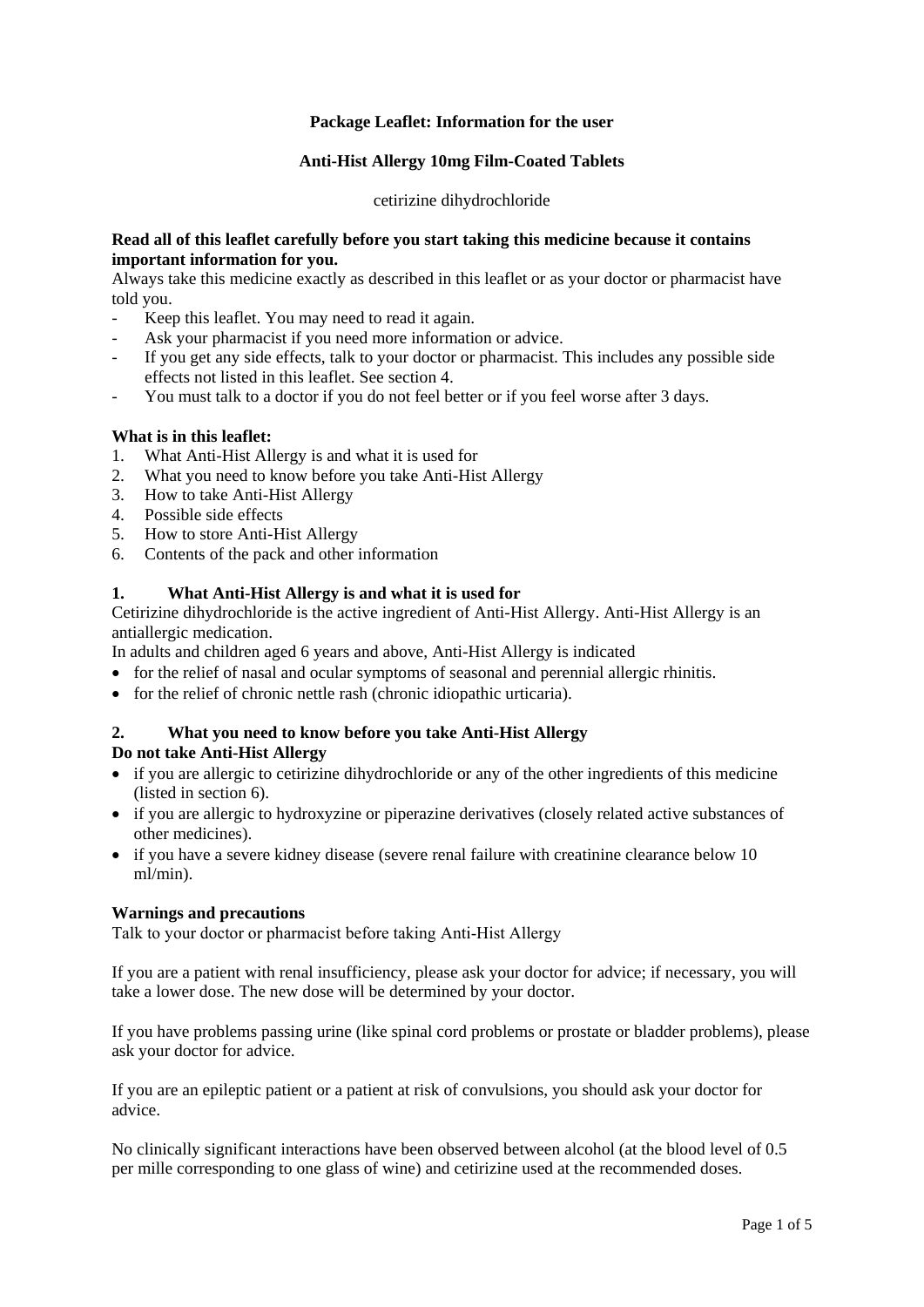However, as it is the case with all antihistamines, it is recommended to avoid concurrent consumption of alcohol.

If you are scheduled for allergy testing, ask your doctor if you should stop taking Anti-Hist Allergy for several days before testing. This medicine may affect your allergy test results.

#### **Use in children below 6 years old**

Do not give this medicine to children below the age of 6 years because the tablet formulation does not allow the necessary dose adjustments

#### **Other medicines and Anti-Hist Allergy**

Tell your doctor or pharmacist if you are taking, have recently taken or might take any other medicines.

Due to the profile of cetirizine, no interactions with other drugs are expected.

#### **Anti-Hist Allergy with food and drink**

Food does not affect noticeably the absorption of cetirizine.

#### **Pregnancy and breast-feeding**

Ask your doctor for advice before taking any medicine.

As with other drugs, use of Anti-Hist Allergy should be avoided in pregnant women. Accidental use of the drug by a pregnant woman should not produce any harmful effects on the foetus. Nevertheless, the administration of the medicine should be discontinued.

You should not take Anti-Hist Allergy during breast feeding because cetirizine passes into breast milk.

### **Driving and using machines**

Clinical studies have produced no evidence of impaired attention, alertness and driving capabilities after taking Anti-Hist Allergy at the recommended dose.

If you are intending to drive, engage in potentially hazardous activities or operate machinery, you should not exceed the recommended dose. You should closely observe your response to the drug. If you are a sensitive patient, you may find that the simultaneous use of alcohol or other nervous depressant agents may additionally affect your attention and ability to react.

#### **Anti-Hist Allergy contains lactose and sodium**

If you have been told by your doctor that you have an intolerance to some sugars, contact your doctor before taking this medicinal product. This medicine contains less than 1 mmol sodium (23 mg) per tablet, that is to say essentially 'sodium-free'.

#### **3. How to take Anti-Hist Allergy**

Always take this medicine exactly as described in this leaflet or as your doctor or pharmacist have told you. Check with your doctor or pharmacist if you are not sure.

These guidelines apply unless your doctor has given you different instructions on how to use Anti-Hist Allergy. Please follow these instructions, otherwise Anti-Hist Allergy may not be fully effective. Tablets need to be swallowed with a glass of liquid.

#### **Adults and adolescents above 12 years old**

The recommended dose is 10 mg once daily as 1 tablet.

#### **Use in children between 6 and 12 years old**

The recommended dose is 5 mg twice daily as a half tablet twice daily.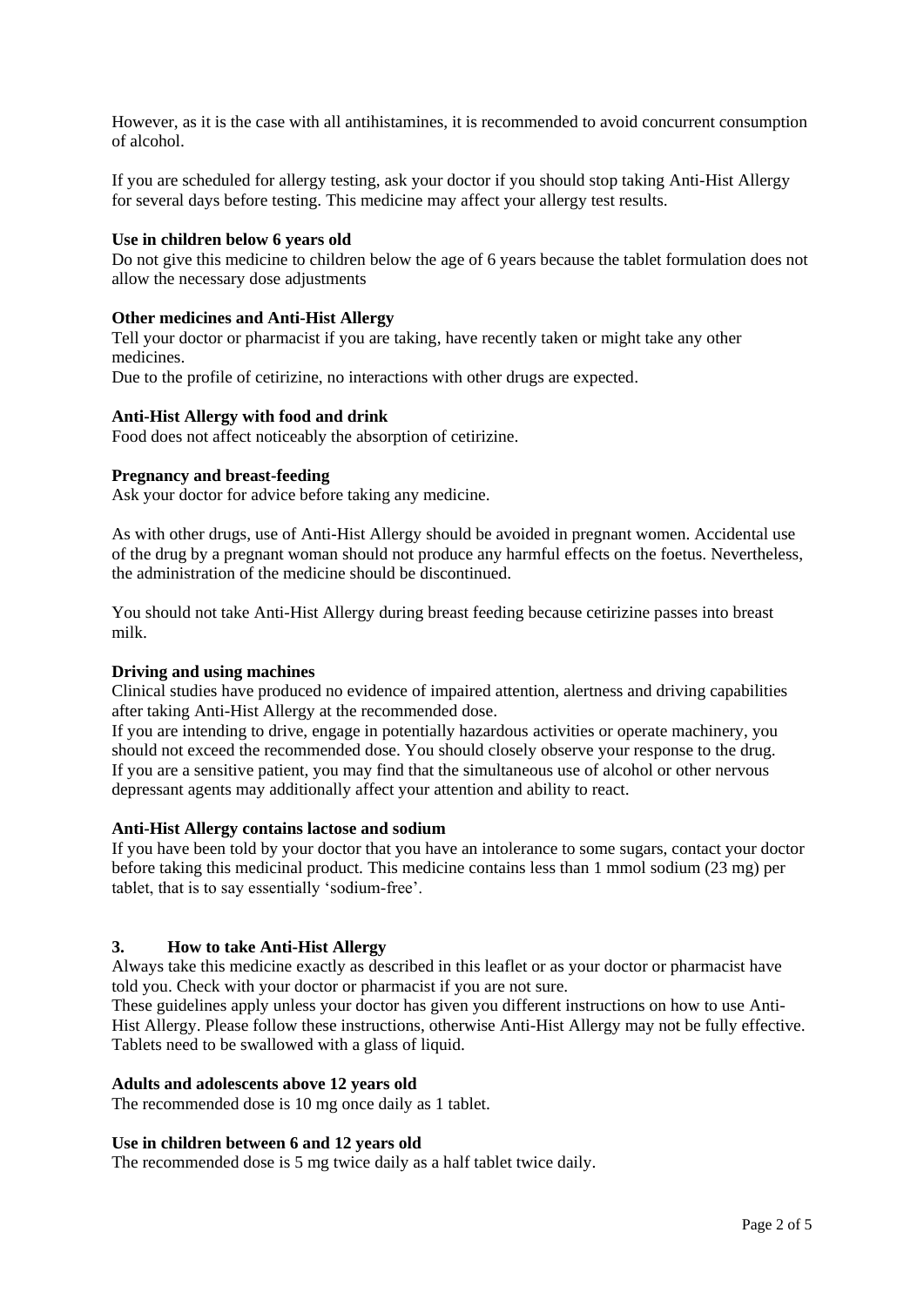# **Patients with moderate to severe renal impairment**

Patients with moderate renal impairment are recommended to take 5 mg once daily. If you feel that the effect of Anti-Hist Allergy is too weak or too strong, please consult your doctor.

# **Duration of treatment**

The duration of treatment depends on the type, duration and course of your complaints and is determined by your doctor.

# **If you take more Anti-Hist Allergy than you should**

If you think you have taken an overdose of Anti-Hist Allergy please inform your doctor. Your doctor will then decide what measures, if any, should be taken.

After an overdose, the side effects described below may occur with increased intensity. Adverse effects such as confusion, diarrhoea, dizziness, tiredness, headache, ailing, dilating of pupil, itching, restlessness, sedation, somnolence, stupor, abnormal rapid heart rate, tremors and urinary retention have been reported.

# **If you forget to take Anti-Hist Allergy**

Do not take a double dose to make up for a forgotten dose.

If you have any further questions on the use of this medicine, ask your doctor or pharmacist.

# **4. Possible side effects**

Like all medicines, this medicine can cause side effects, although not everybody gets them.

# **The following side effects are rare or very rare, but you must stop taking the medicine and speak to your doctor straight away if you notice them:**

 Allergic reactions, including severe reactions and angioedema (serious allergic reaction which causes swelling of the face or throat).

These reactions may start soon after you first take the medicine, or it might start later.

# **Common side effects** (may affect up to 1 in 10 people)

- Somnolence (sleepiness)
- Dizziness, headache
- Pharyngitis, rhinitis (in children)
- Diarrhoea, nausea, dry mouth
- Fatigue

# **Uncommon side effects** (may affect up to 1 in 100 people)

- Agitation
- Paraesthesia (abnormal feelings of the skin)
- Abdominal pain
- Pruritus (itchy skin), rash
- Asthenia (extreme fatigue), malaise

#### **Rare side effects** (may affect up to 1 in 1,000 people)

- Allergic reactions, some severe (very rare)
- Depression, hallucination, aggression, confusion, insomnia
- Convulsions
- Tachycardia (heart beating too fast)
- Liver function abnormal
- Urticaria (hives)
- Oedema (swelling)
- Weight increased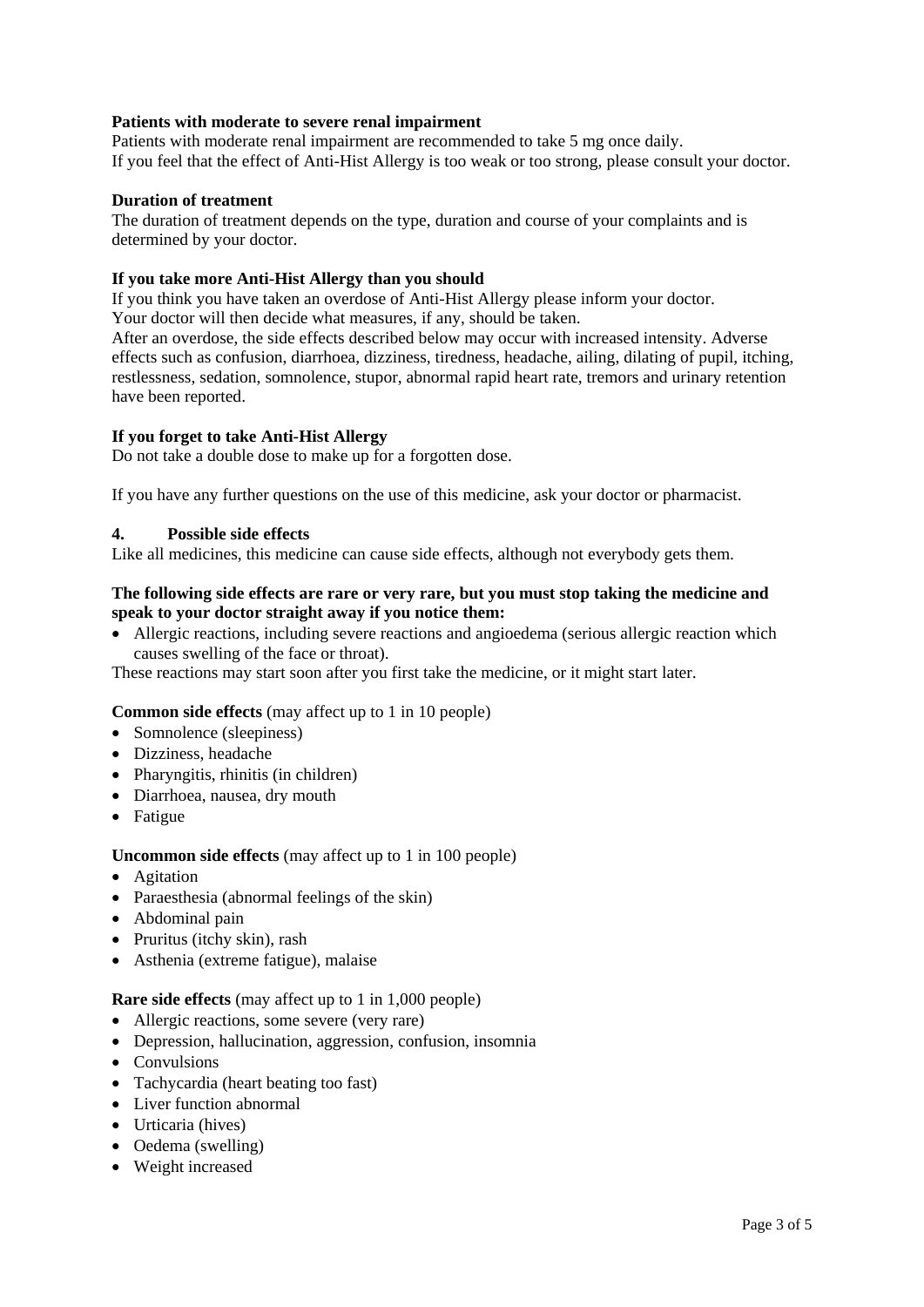**Very rare side effects** (may affect up to 1 in 10,000 people)

- Thrombocytopenia (low levels of blood platelets)
- Tics (habit spasm)
- Syncope, dyskinesia (involuntary movements), dystonia (abnormal prolonged muscular contractions), tremor, dysgeusia (altered taste)
- Blurred vision, accommodation disorder (difficulty focusing), oculogyration (eyes having uncontrolled circular movements)
- Angioedema (serious allergic reaction which causes swelling of the face or throat), fixed drug eruption
- Abnormal elimination of urine (bed wetting, pain and/or difficulty passing water)

# **Not known** (frequency cannot be estimated from the available data)

- Increased appetite
- Suicidal ideation (recurring thoughts of or preoccupation with suicide)
- Amnesia, memory impairment
- Vertigo (sensation of rotation or movement)
- Urinary retention (inability to completely empty the urinary bladder)
- Pruritus (intense itching) and/or urticaria upon discontinuation
- Joint pain
- Rash with blisters containing pus
- Hepatitis (inflammation of the liver)

# Reporting of side effects

If you get any side effects, talk to your doctor, pharmacist or nurse. This includes any possible side effects not listed in this leaflet. You can also report side effects directly via HPRA Pharmacovigilance, Earlsfort Terrace, IRL - Dublin 2; Tel: +353 1 6764971; Fax: +353 1 6762517. Website: [www.hpra.ie;](http://www.hpra.ie/) E-mail: [medsafety@hpra.ie.](mailto:medsafety@hpra.ie) By reporting side effects you can help provide more information on the safety of this medicine.

# **5. How to store Anti-Hist Allergy**

- Keep this medicine out of the sight and reach of children.
- Do not use this medicine after the expiry date which is stated on the carton and blister after EXP. The expiry date refers to the last day of that month.
- This medicine does not require any special storage conditions.
- Do not throw away any medicines via wastewater or household waste. Ask your pharmacist how to throw away medicines you no longer use. These measures will help protect the environment.

# **6. Contents of the pack and other information**

# **What Anti-Hist Allergy contains**

- The active substance is cetirizine dihydrochloride. Each film-coated tablet contains 10 mg cetirizine dihydrochloride.
- The other ingredients are lactose monohydrate, microcrystalline cellulose, maize starch, colloidal anhydrous silica, magnesium stearate, talc, hypromellose, lactose monohydrate, titanium dioxide (E171), macrogol 4000 and sodium citrate.

# **What Anti-Hist Allergy looks like and contents of the pack**

Anti-Hist Allergy 10 mg Film-coated Tablets: White circular bi-convex, film-coated tablets marked A on one side and a breakline on the other. Anti-Hist Allergy 10 mg Film-coated Tablets are available in cartons containing 7, 10, 14, 21, 28, and 30 tablets*.*

Not all pack sizes may be marketed.

# **Marketing authorisation holder and manufacturer**

Marketing authorisation holder: